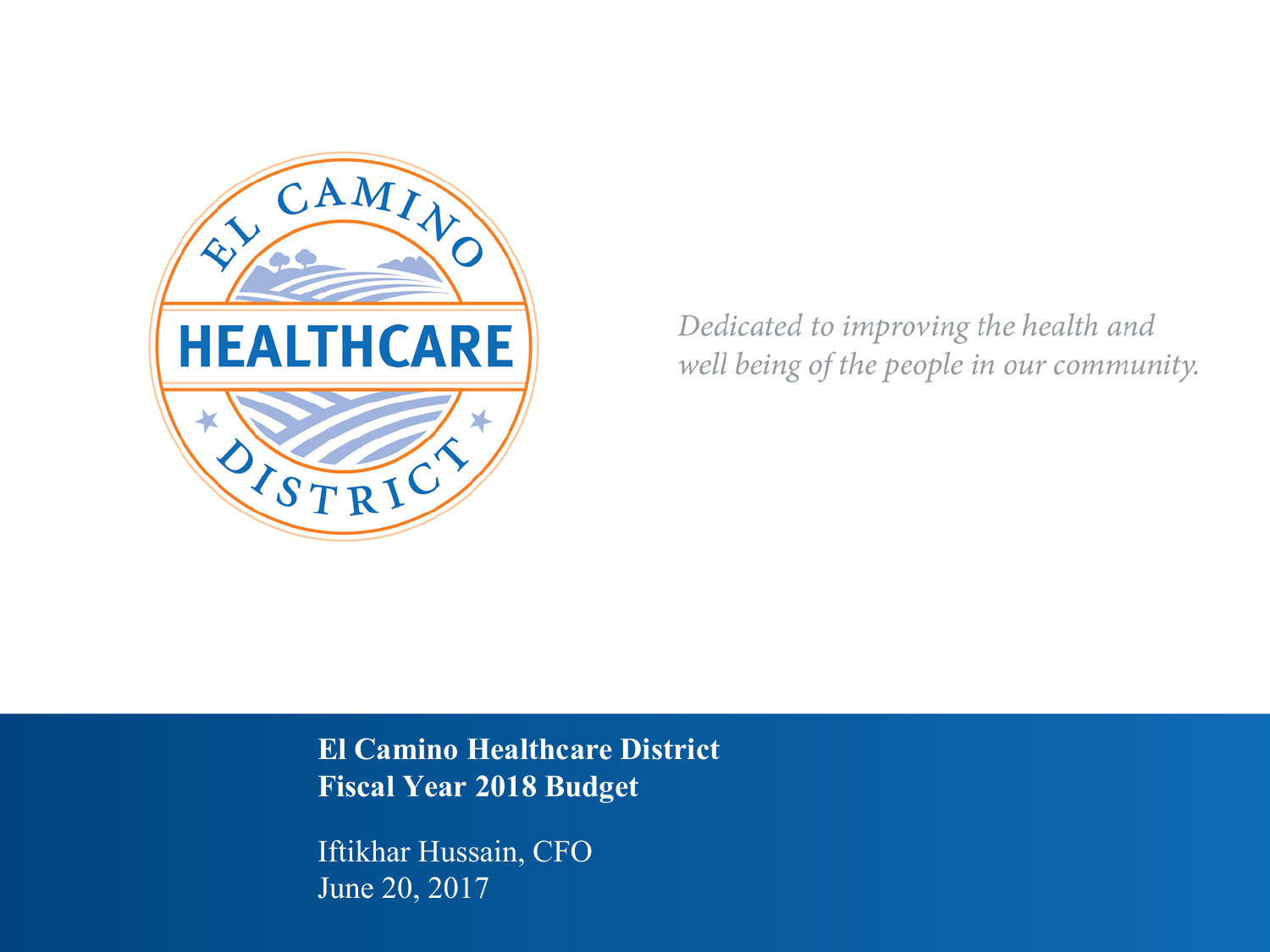# **Basis of the El Camino Healthcare District FY 2018 Budget**

- *The District budget is first shown in "stand-alone" format, including those transactions which occur at the District level.*
	- This presentation will cover the assumptions driving the District's budget and will provide information on District–level revenues and expenditures.
	- $\triangleright$  The budget for El Camino Hospital and its affiliates was reviewed at the hospital's joint finance committee meeting and special board meeting on May 30th. Those meetings were both noticed on the hospital's website and were open to the public. Additional information on the budget for El Camino Hospital and its affiliates is available on the hospital's website ([www.elcaminohospital.org](http://www.elcaminohospital.org/)).
- *The District budget is also shown in consolidated format in this presentation as it is the District's responsibility to approve the consolidated budget.*

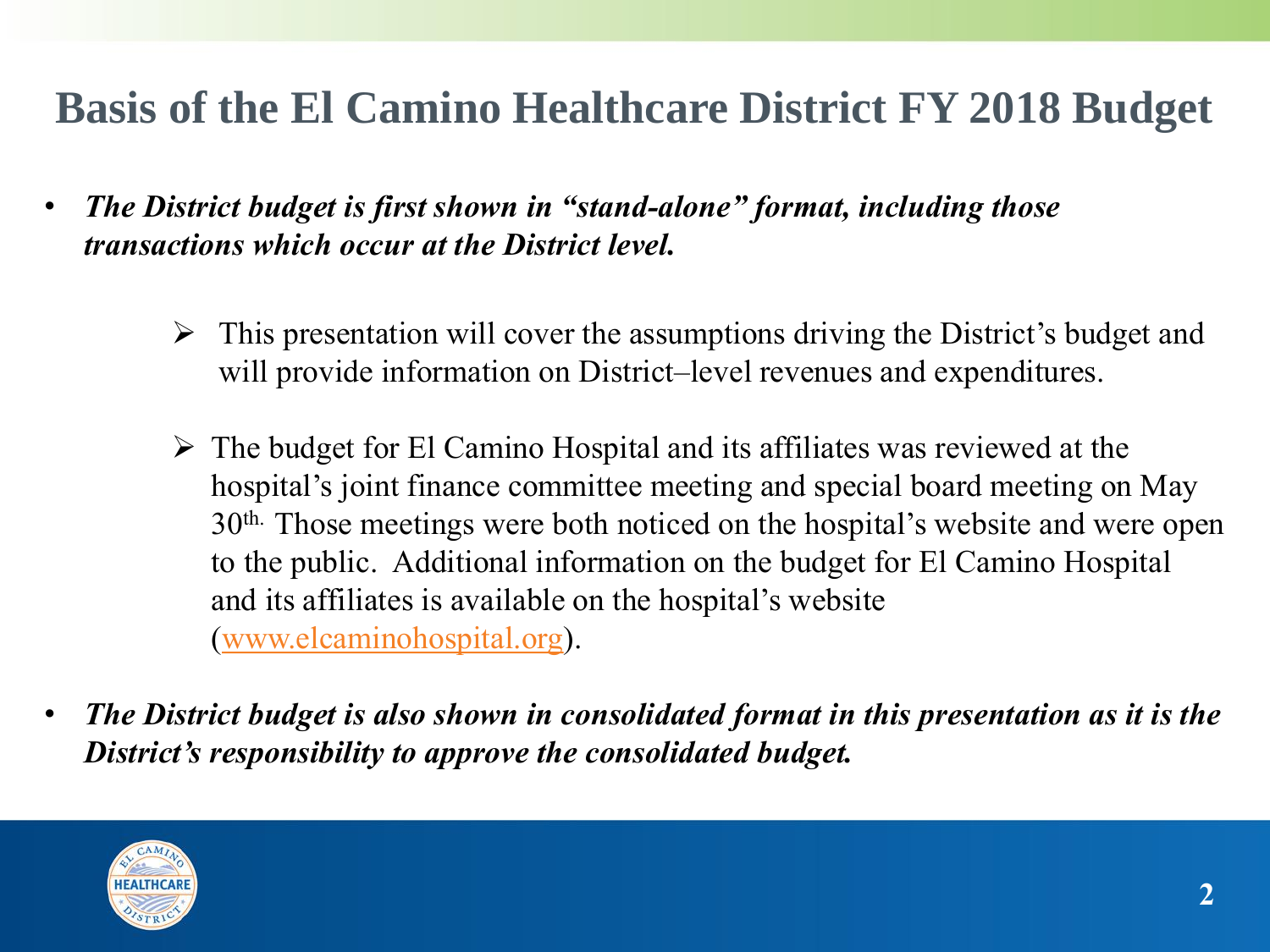# **Major Assumptions – El Camino Healthcare District**

#### *Information excludes El Camino Hospital & its affiliates*

- Other Operating Revenue is based on the existing ground lease agreement.
- Operating Expenses are based on historical information with adjustments made for nonrecurring events.
- Supplies and Other Expenses are anticipated to be held at 2017 levels, includes legal, marketing/advertising and district association dues.
- Depreciation is based on assets currently in service, as there is no new capital spending expected at the District level in Fiscal Year 2018.
- Expenses related to the G.O. bonds are based on the anticipated 2017 G.O. Refunding outcomes and required payment schedules.
- Investment income is based on the expected short-term rate of return for those funds.
- Community Benefit expenditures are based on the Community Benefit plan.
- IGT Medi-Cal (PRIME) program It is expected that the District/Hospital will participate in the program again this year.

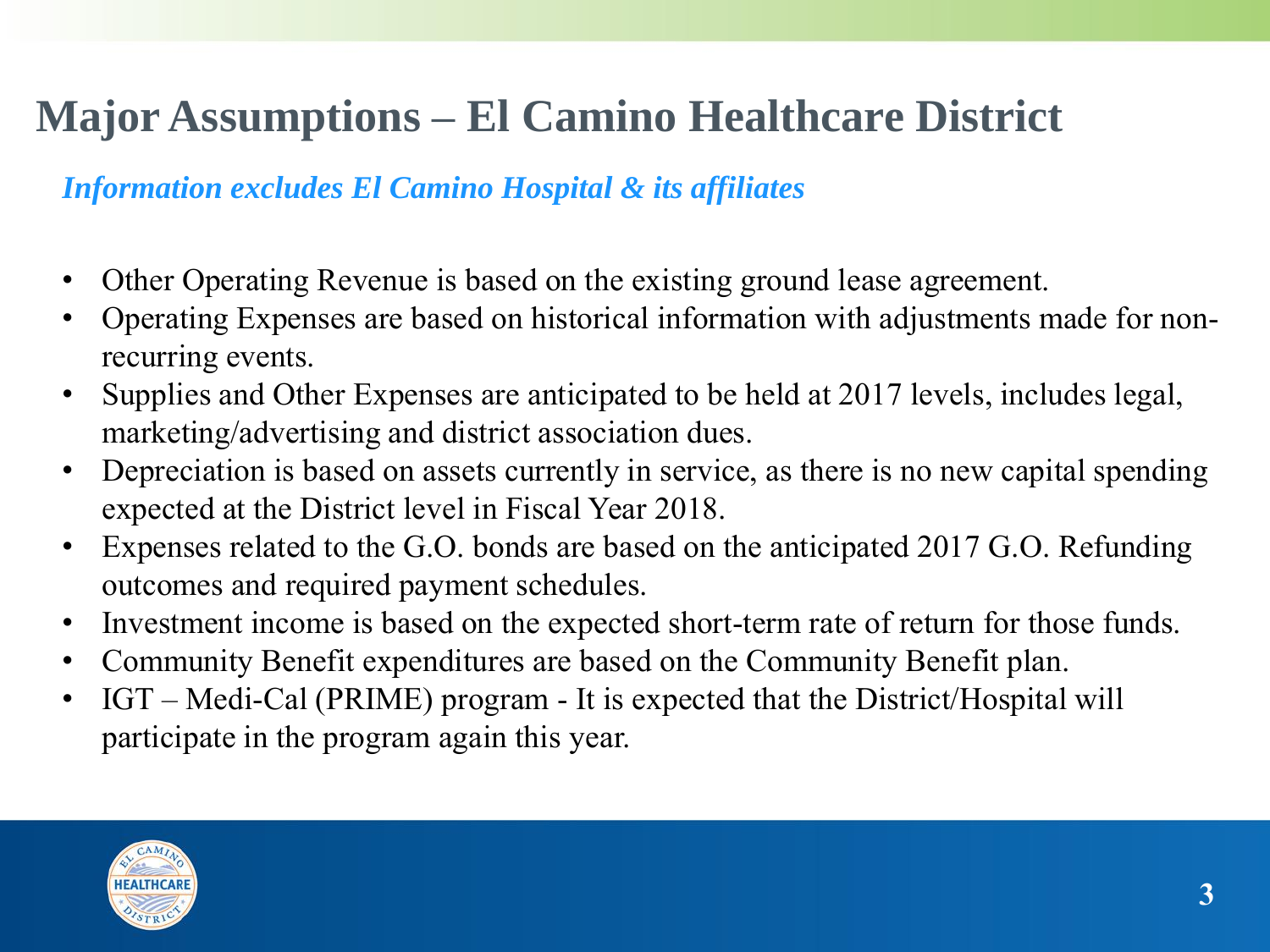#### **El Camino Healthcare District**  *Information excludes El Camino Hospital & its affiliates*  **(In 000s)**

|                                                |               |                   | Change                       |                  |          |  |
|------------------------------------------------|---------------|-------------------|------------------------------|------------------|----------|--|
|                                                |               | <b>FY2017</b>     |                              | Favorable /      |          |  |
| <b>Revenues</b>                                | FY2016 Actual | <b>Annualized</b> | FY 2018 Budget (Unfavorable) |                  | % Change |  |
| (A) Other Operating Revenue                    | 88            | 90                | 91                           | $\mathbf{1}$     | 1.1%     |  |
| (B) Unrestricted M&O Property Taxes            | 7,162         | 7,658             | 7,888                        | 230              | 3.0%     |  |
| (B) Restricted M&O Taxes                       | 6,171         | 6,002             | 5,620                        | (382)            | $-6.4%$  |  |
| (B) Taxes Levied for Debt Service              | 9,836         | 9,676             | 10,200                       | 524              | 5.4%     |  |
| (B) Investment Income                          | 375           | (37)              | 156                          | 193              | 321.6%   |  |
| (B) Other                                      | 521           | 179               | 140                          | (39)             | $-21.8%$ |  |
| <b>Total Net Revenue</b>                       | 24,154        | 23,568            | 24,095                       | 527              | 2.2%     |  |
|                                                |               |                   |                              |                  |          |  |
| <b>Expenses</b>                                |               |                   |                              |                  |          |  |
| (A) Salaries & Benefits                        |               |                   |                              |                  | 0.0%     |  |
| (A) Community Benefit Support                  | 312           | 370               | 370                          |                  | 0.0%     |  |
| (A) Supplies & Other Expenses                  | 101           | 256               | 253                          | 3                | 1.2%     |  |
| (A) Depreciation/Amortization/Interest Expense | 253           | 224               | 231                          | (7)              | $-3.0%$  |  |
| (B) G.O. Interest Expense (net)                | 4,515         | 5,319             | 3,908                        | 1,411            | 36.1%    |  |
| (B) Community Benefit Program                  | 5,986         | 7,526             | 7,000                        | 526              | 7.5%     |  |
| (B) IGT Medi-Cal Program Expense               | 802           | 7,026             | 510                          | 6,516            | 1277.6%  |  |
| <b>Total Expenses</b>                          | 11,969        | 20,721            | 12,272                       | 8,449            | 68.8%    |  |
| <b>NET INCOME</b>                              | 12,185        | 2,847             | 11,823                       | 8,976            | 315.3%   |  |
| <b>Operating EBIDA</b>                         | (325)         | (536)             | (532)                        | $\boldsymbol{4}$ | $-0.7\%$ |  |
| <b>Operating Margin Expense</b>                | $-652.6%$     | -851.2%           | $-837.4%$                    |                  |          |  |
|                                                |               |                   |                              |                  |          |  |

#### **FY18 BUDGET RECAP STATEMENT OF REVENUES & EXPENSE**

| <b>NET INCOME</b>                                | 11,823 |
|--------------------------------------------------|--------|
| <b>(B)</b> Net Non-Operating Revenues & Expenses | 12,586 |
| (A) Net Operating Revenues & Expenses            | (763)  |

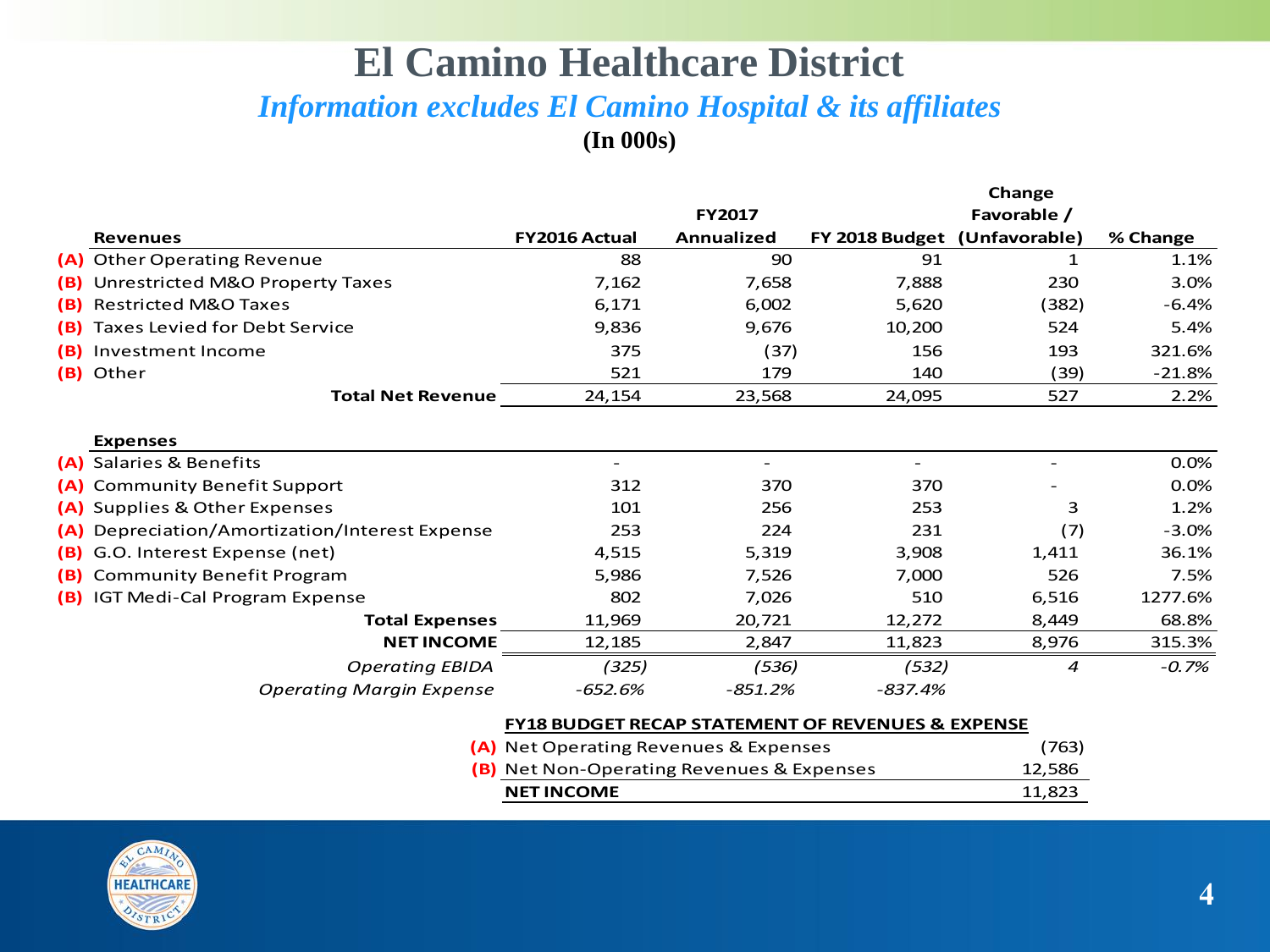# **El Camino Healthcare District**

#### **Statement of Fund Balance Activity for Budget 2018**

*Information excludes El Camino Hospital & its affiliates*

(In 000s)

#### **UNRESTRICTED FUND ACTIVITY BALANCE**

Projected Opening Balance at 7/1/2017 \$42,920

Budgeted Net Income for FY2018 11,823

Transfer to ECH for Capital Outlay Projects (Women's Hospital) 0

#### **PROJECTED ENDING BALANCE @ 6/30/2018 \$54,743**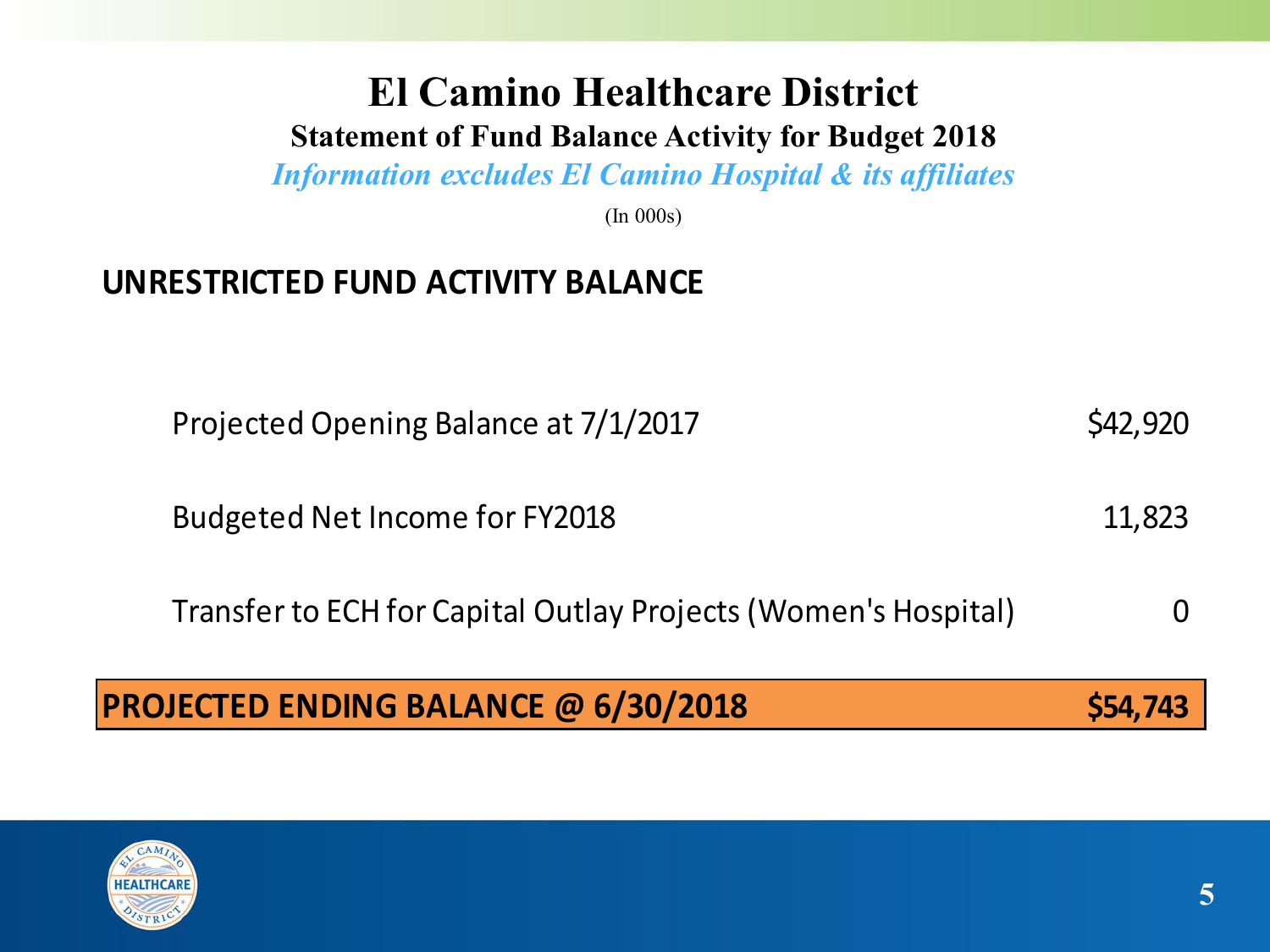### **El Camino Healthcare District Sources & Uses of Tax Receipts (\$Thousands) Budget for 2018**

| <b>Sources of District Taxes</b>                                           |          |
|----------------------------------------------------------------------------|----------|
| (1) Maintenance and Operation and Government Obligation Taxes              | \$23,708 |
| (2) Redevelopment Agency Taxes                                             | 140      |
| <b>Total District Tax Receipts</b>                                         | \$23,848 |
| <b>Uses Required Obligations / Operations</b>                              |          |
| (3) Government Obligation Bond (Principal & Interest)                      | \$6,508  |
| Total Cash Available for Operations, CB Programs, & Capital Appropriations | 17,340   |
| (4) Capital Appropriation Fund - Excess Gann Initiative Restricted*        | 5,620    |
| <b>Subtotal</b>                                                            | 11,720   |
| (5) Operating Expenses                                                     | 623      |
| <b>Subtotal</b>                                                            | 11,097   |
| (6) Capital Replacement Fund (Park Pavilion)                               | 300      |
| <b>Funds Available for Community Benefit Program</b>                       | \$10,797 |
| *Gann Limit Calculation for FY2018                                         | \$8,025  |

| $(1)$ M&O and G.O. Taxes       | • Cash receipts from the 1% ad valorem property taxes and Measure D taxes                                                                                  |
|--------------------------------|------------------------------------------------------------------------------------------------------------------------------------------------------------|
| (2) Redevelopment Agency Taxes | • Cash receipts from dissolution of redevelopment agencies                                                                                                 |
| (3) Government Obligation Bond | • Levied for debt service                                                                                                                                  |
| (4) Capital Appropriation Fund | • Excess amounts over the Gann Limit are restricted for use as capital                                                                                     |
| (5) Operating Expenses         | • Expenses incurred in carrying out the District's day-to-day activities                                                                                   |
| (6) Capital Replacement Fund   | • Fund to ensure that the District has adequate resources to fund repair and<br>replacement of its capital assets (Park Pavilion at 130% of original cost) |

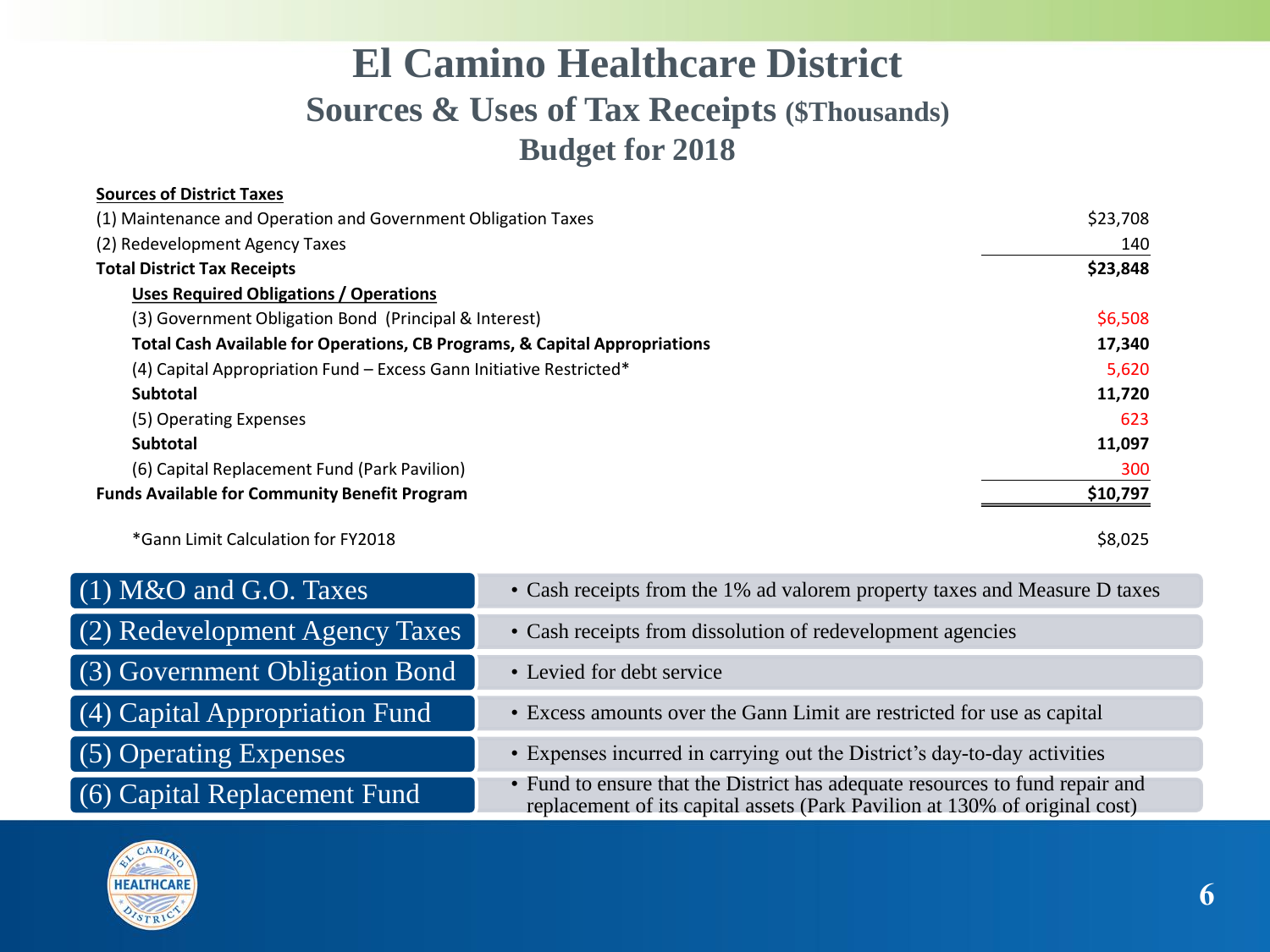#### **El Camino Healthcare District - CONSOLIDATED (In 000s)**

| Consolidated Revenue and Expense Budget (\$ in thousands) |                   |                              |                                                   |              |  |  |
|-----------------------------------------------------------|-------------------|------------------------------|---------------------------------------------------|--------------|--|--|
|                                                           | <b>Standalone</b> | <b>El Camino</b><br>Hospital | <b>El Camino</b><br>Hospital<br><b>Affiliates</b> | <b>Total</b> |  |  |
| <b>REVENUES</b>                                           |                   |                              |                                                   |              |  |  |
| Net Patient Service Revenue                               | \$0               | \$832,066                    | \$3,723                                           | \$835,789    |  |  |
| <b>Other Operating Revenue</b>                            | 91                | 23,129                       | 18,193                                            | 41,413       |  |  |
| <b>Total Net Revenue</b>                                  | 91                | 855,195                      | 21,916                                            | 877,202      |  |  |
| <b>EXPENSES</b>                                           |                   |                              |                                                   |              |  |  |
| Salaries & Benefits                                       | 0                 | 470,357                      | 11,061                                            | 481,417      |  |  |
| Supplies & Other Expenses                                 | 624               | 245,976                      | 18,335                                            | 264,935      |  |  |
| Interest                                                  | 0                 | 8,705                        | 0                                                 | 8,705        |  |  |
| Depreciation/Amortization                                 | 231               | 53,067                       | 375                                               | 53,673       |  |  |
| <b>TOTAL EXPENSES</b>                                     | 854               | 778,105                      | 29,770                                            | 808,729      |  |  |
| <b>OPERATING INCOME</b>                                   | (5763)            | \$77,090                     | (57, 854)                                         | \$68,473     |  |  |
| Non Operating Income                                      | 12,586            | 2,704                        | 10,020                                            | 25,310       |  |  |
| <b>NET INCOME</b>                                         | \$11,823          | \$79,793                     | \$2,167                                           | \$93,783     |  |  |
| <b>Operating EBIDA</b>                                    | (532)             | 138,862                      | (7, 479)                                          | 130,851      |  |  |
| <b>EBIDA Margin Percentage</b>                            | $-584.2%$         | 16.2%                        | $-34.1%$                                          | 14.9%        |  |  |
| <b>Operating Margin Percentage</b>                        | $-837.4%$         | 9.0%                         | $-35.8%$                                          | 7.8%         |  |  |
|                                                           |                   |                              |                                                   |              |  |  |

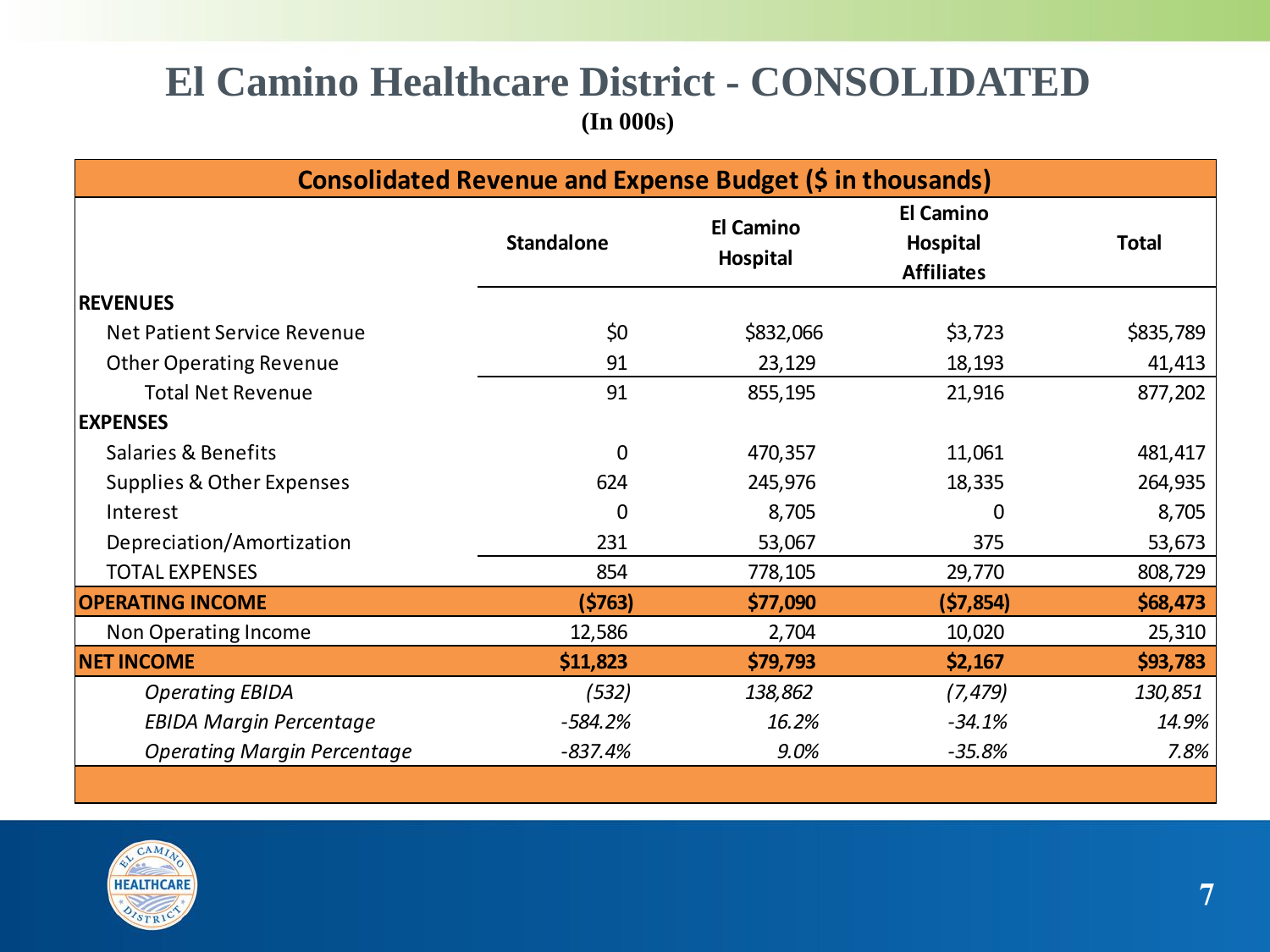# **El Camino Healthcare District - CONSOLIDATED**

**(In 000s)**

|                                    | <b>FY2016</b><br><b>Actual</b> | <b>FY2017</b><br>Annualized | <b>FY2018</b><br><b>Budget</b> | Change<br>Favorable/<br>(Unfavorable) | % Change |
|------------------------------------|--------------------------------|-----------------------------|--------------------------------|---------------------------------------|----------|
| <b>REVENUES</b>                    |                                |                             |                                |                                       |          |
| Net Patient Service Revenue        | 772,173                        | 809,481                     | 835,789                        | 26,308                                | 3.2%     |
| <b>Other Operating Revenue</b>     | 39,495                         | 41,223                      | 41,413                         | 190                                   | 0.5%     |
| <b>Total Net Revenue</b>           | 811,669                        | 850,704                     | 877,202                        | 26,498                                | 3.1%     |
| <b>EXPENSES</b>                    |                                |                             |                                |                                       |          |
| Salaries & Benefits                | 443,258                        | 453,986                     | 481,417                        | (27,431)                              | $-5.7\%$ |
| Supplies & Other Expenses          | 261,905                        | 251,746                     | 264,935                        | (13, 189)                             | $-5.0%$  |
| Interest                           | 7,193                          | 4,252                       | 8,705                          | (4, 453)                              | $-51.2%$ |
| Depreciation/Amortization          | 49,056                         | 48,412                      | 53,673                         | (5,261)                               | $-9.8%$  |
| <b>TOTAL EXPENSES</b>              | 761,412                        | 758,396                     | 808,729                        | (50,333)                              | $-6.2%$  |
| <b>OPERATING INCOME</b>            | 50,256                         | 92,308                      | 68,473                         | (23, 834)                             | 34.8%    |
| Non Operating Income               | 7,651                          | 68,845                      | 25,310                         | 43,535                                | $-63.2%$ |
| <b>NET INCOME</b>                  | 57,907                         | 161,152                     | 93,783                         | (67, 369)                             | $-41.8%$ |
| <b>Operating EBIDA</b>             | 106,506                        | 144,972                     | 130,851                        | (14, 120)                             | $-9.7%$  |
| <b>EBIDA Margin Percentage</b>     | 13.1%                          | 17.0%                       | 14.9%                          |                                       |          |
| <b>Operating Margin Percentage</b> | 6.2%                           | 10.9%                       | 7.8%                           |                                       |          |
|                                    |                                |                             |                                |                                       |          |

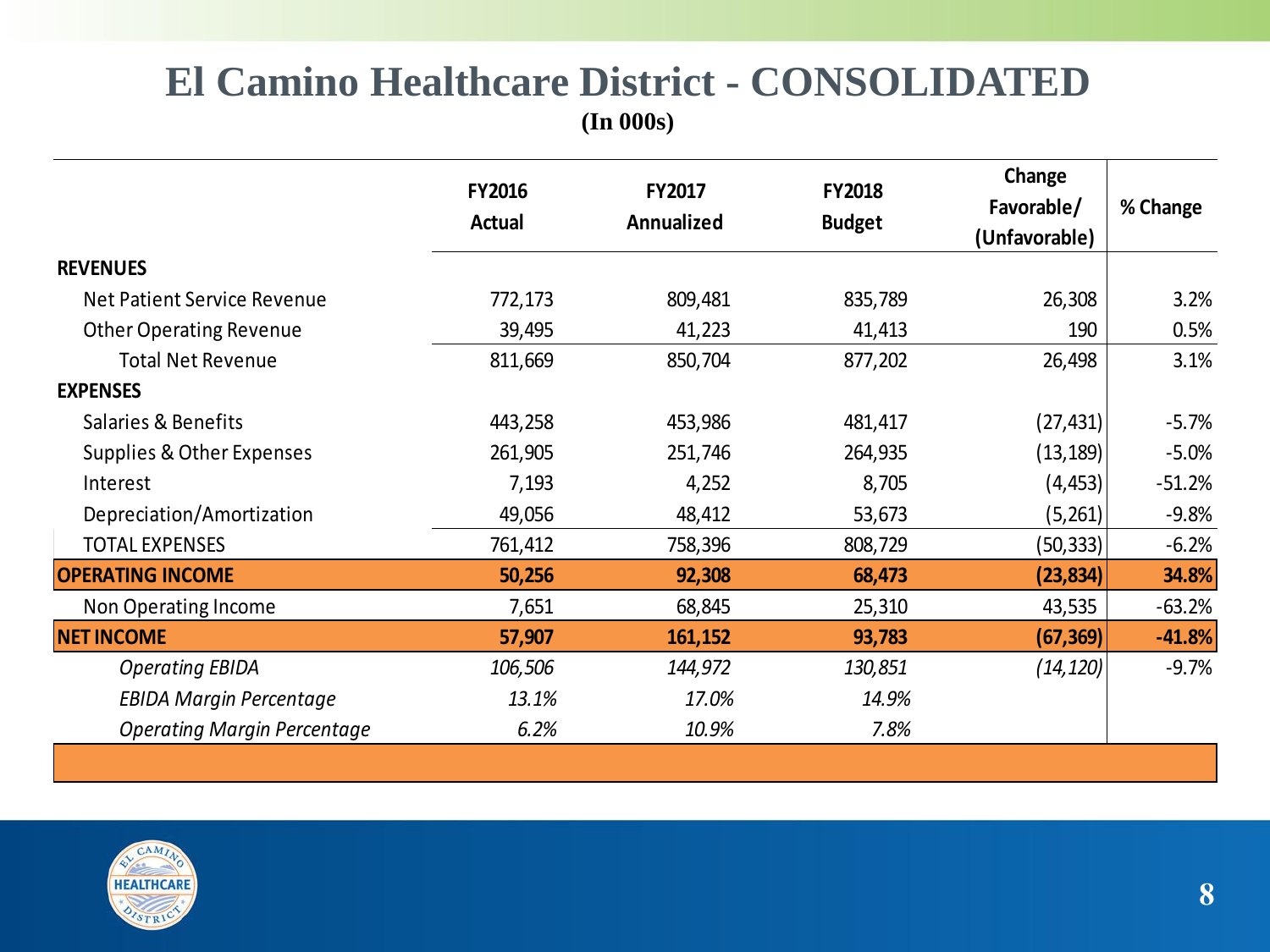### **El Camino Healthcare District Consolidated Capital Budget**

**Note: There are no plans to expend capital at the District level in Fiscal Year 2018. All capital spending is budgeted to occur at El Camino Hospital and its affiliates**

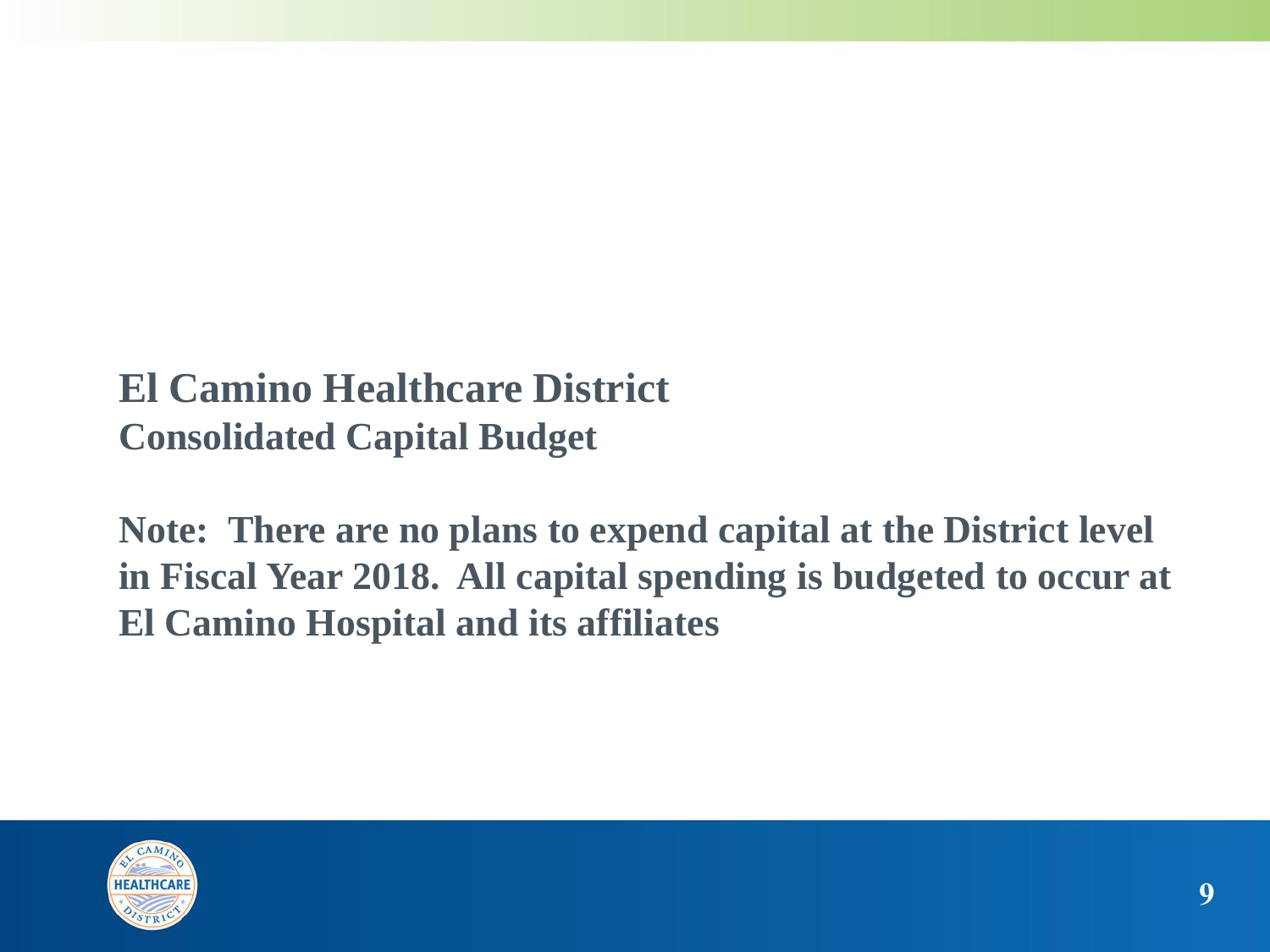#### **FY 2018 Capital Spending Trend (In 000s)**

|                                       | <b>Actual</b> | <b>Actual</b>  | <b>Actual</b> | Projected     | <b>Budget</b> |
|---------------------------------------|---------------|----------------|---------------|---------------|---------------|
| <b>Capital Spending (in 000's)</b>    | <b>FY2014</b> | <b>FY2015</b>  | <b>FY2016</b> | <b>FY2017</b> | <b>FY2018</b> |
| EPIC                                  | 6,838         | 29,849         | 20,798        | 6,137         | 1,922         |
| IT Hardware / Software Equipment      | 2,788         | 4,660          | 6,483         | 5,391         | 12,238        |
| Medical / Non Medical Equipment*      | 12,891        | 13,340         | 17,133        | 18,185        | 5,635         |
| Non CIP Land, Land I, BLDG, Additions | 22,292        | $\blacksquare$ | 4,189         | ٠             |               |
| Facilities                            | 13,753        | 38,940         | 48,137        | 170,763       | 211,886       |
| <b>GRAND TOTAL</b>                    | 58,561        | 86,789         | 96,740        | 200,476       | 231,681       |
|                                       |               |                |               |               |               |

\*Includes 2 robot purchases in projected FY 2017 & FY16 Medical/Non Medical Equipment spent in FY17

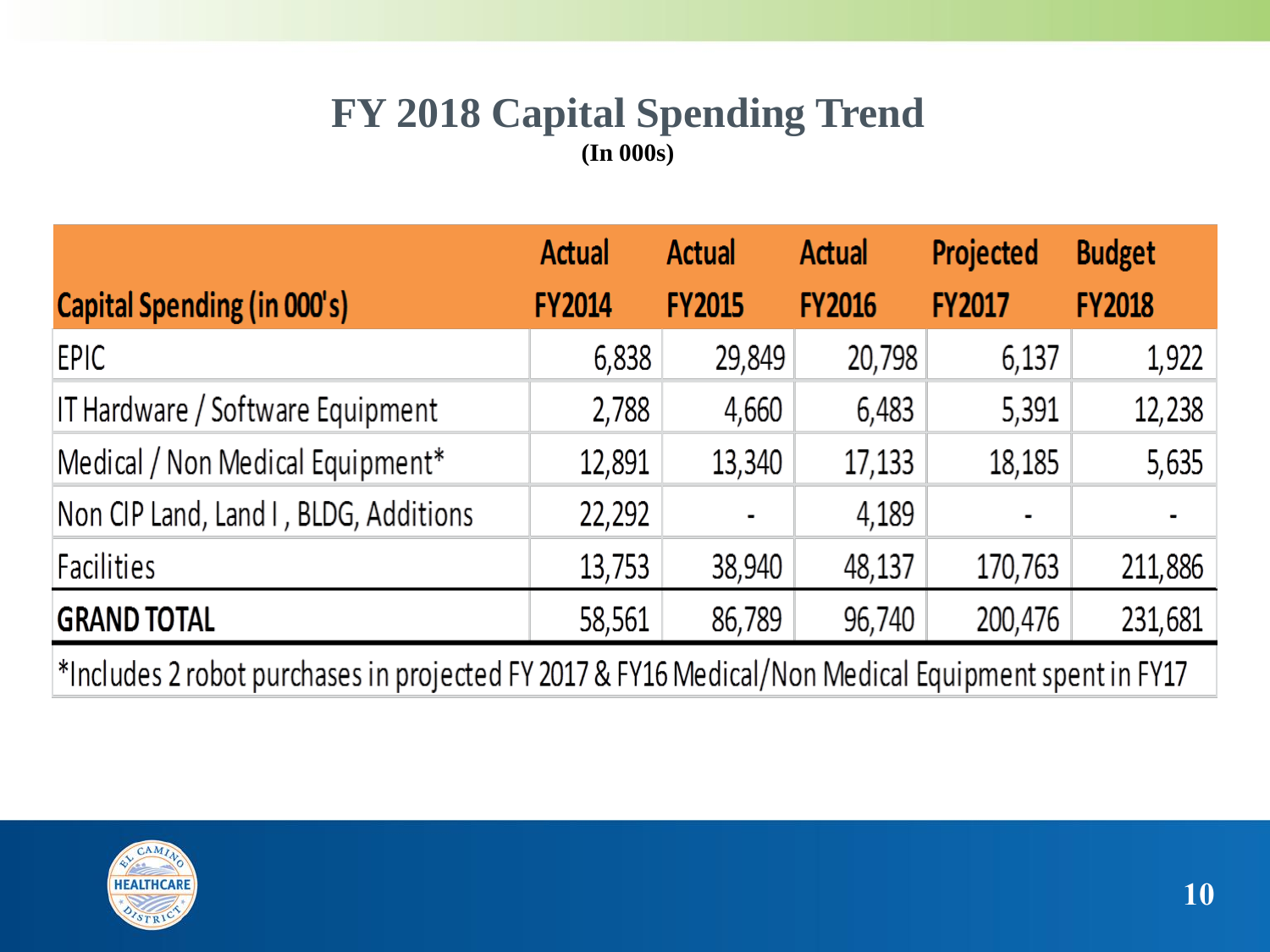# **FY2018 Facilities Project Detail**

**(In 000s)**

|                                                    | <b>FY18</b><br><b>Budgeted</b><br><b>Commitment</b> |        | <b>FY18</b><br><b>Budgeted</b><br><b>Spend</b> |
|----------------------------------------------------|-----------------------------------------------------|--------|------------------------------------------------|
| <b>Mountain View Campus Master Plan Projects</b>   |                                                     |        |                                                |
| <b>BHS Replacement</b>                             | \$0                                                 | $***$  | \$51,400                                       |
| North Dr Parking Structure Expansion               | \$0                                                 | $***$  | \$3,354                                        |
| <b>Integrated Medical Office Building</b>          | \$0                                                 | $***$  | \$130,100                                      |
| <b>CUP Upgrades</b>                                | \$0                                                 | $**$   | \$4,032                                        |
| <b>Womens Hosp Expansion</b>                       | \$6,000                                             | $***$  | \$7,000                                        |
| <b>Sub-Total Mountain View Campus Master Plan</b>  | \$6,000                                             |        | \$195,886                                      |
| <b>Mountain View Capital Projects</b>              |                                                     |        |                                                |
| New Main Lab Upgrades                              | \$0                                                 | $\ast$ | \$500                                          |
| ED Remodel Triage / Psych Observation              | \$0                                                 | ∗      | \$1,000                                        |
| Willow Pavilion FA Sys and Equip Upgrades          | \$800                                               |        | \$700                                          |
| <b>Facilities Planning Allowance</b>               | \$600                                               |        | \$0                                            |
| Site Signage & Other Improvements                  | \$1,000                                             |        | \$100                                          |
| IR Room #6 Development                             | \$0                                                 | $\ast$ | \$2,000                                        |
| JW House (Patient Family Residence)                | \$2,500                                             |        | \$0                                            |
| <b>Nurse Call System Upgrades</b>                  | \$2,400                                             |        | \$0                                            |
| Imaging Equipment Replacement (Imaging Dept. Only) | \$20,700                                            |        | \$0                                            |
| IR / Cath Lab Equipment Replacement (5 or 6 Rooms) | \$19,400                                            |        | \$0                                            |
| ED Remodel / CT - Triage - Other                   | \$5,000                                             |        | \$0                                            |
| MV Equipment & Infrastructure Upgrades (18)        | \$600                                               |        | \$0                                            |
| <b>Various Relocation Projects</b>                 | \$800                                               |        | \$0                                            |
| <b>Flooring Replacement</b>                        | \$1,600                                             |        | \$0                                            |
| <b>Sub-Total Mountain View Projects</b>            | \$55,400                                            |        | \$4,300                                        |
|                                                    |                                                     |        |                                                |